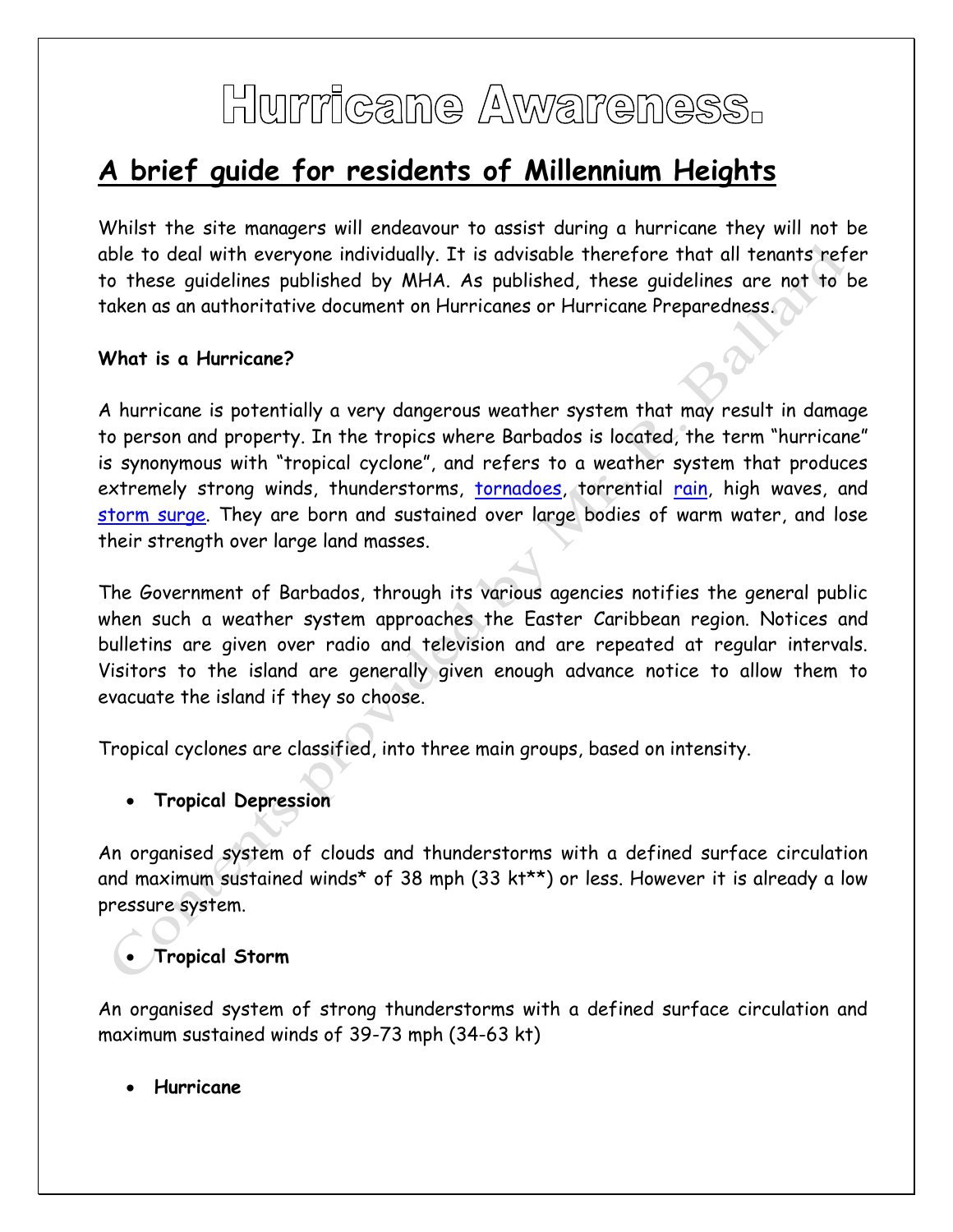An intense tropical weather system of strong thunderstorms with a well-defined surface circulation and maximum sustained winds of 74 mph (64 kt) or higher

\* Sustained winds are defined as a 1-minute average wind measured at about 33 ft (10meters) above the surface.

\*\* 1 knot = 1 nautical mile per hour or 1.15 statute miles per hour. Abbreviated as "kt".

Hurricanes are categorised according to the strength of their winds using the [SAFFIR-](file:///C:/Users/user/Local%20Settings/Local%20Settings/Application%20Data/Qualcomm/Temporary%20Internet%20Files/Content.IE5/U507M5M5/saffir_simpson.htm)[SIMPSON HURRICANE SCALE.](file:///C:/Users/user/Local%20Settings/Local%20Settings/Application%20Data/Qualcomm/Temporary%20Internet%20Files/Content.IE5/U507M5M5/saffir_simpson.htm) A Category 1 storm has the lowest wind speeds, while a Category 5 hurricane has the strongest. **These are relative terms, because lower category storms can sometimes inflict greater damage than higher category storms, depending on where they strike and the particular hazards they bring. In fact, tropical storms can also produce significant damage and loss of life, mainly due to flooding.**

Tropical Storms and Hurricanes travel at speeds up to 40 knots across the ground. The systems may be up to 500 miles across and influence weather even beyond these limits. Each tropical storm and hurricane is given a name. This enables a number of storms to be easily identified particularly when there are two or more systems active at the same time**.**

**How will I know there is a hurricane or storm imminent?**

### The hurricane season is June to November. Listen to the local radio and television, your neighbours and to the site manager.

#### **A Scenario for a hurricane passing over Barbados**

The winds will begin to increase in strength; at first gusty and from the North-East. Wind speeds slowly increase and are accompanied by rains squalls. Gradually the winds become ferocious (wind speeds well in excess of 100mph) with pelting, heavy rain (measured in feet per day not inches!) Flooding in low lying areas is to be expected.

As the "eye" of the hurricane passes over the island, the wind and often the rain will suddenly cease, or considerably decrease in strength, for a short period of time. This is not an indication that the hurricane has passed, for soon after hurricane conditions will return with the wind now coming from the opposite direction. Depending on the ground speed of the weather system, it can take possibly 8 to 12 hours for the worst weather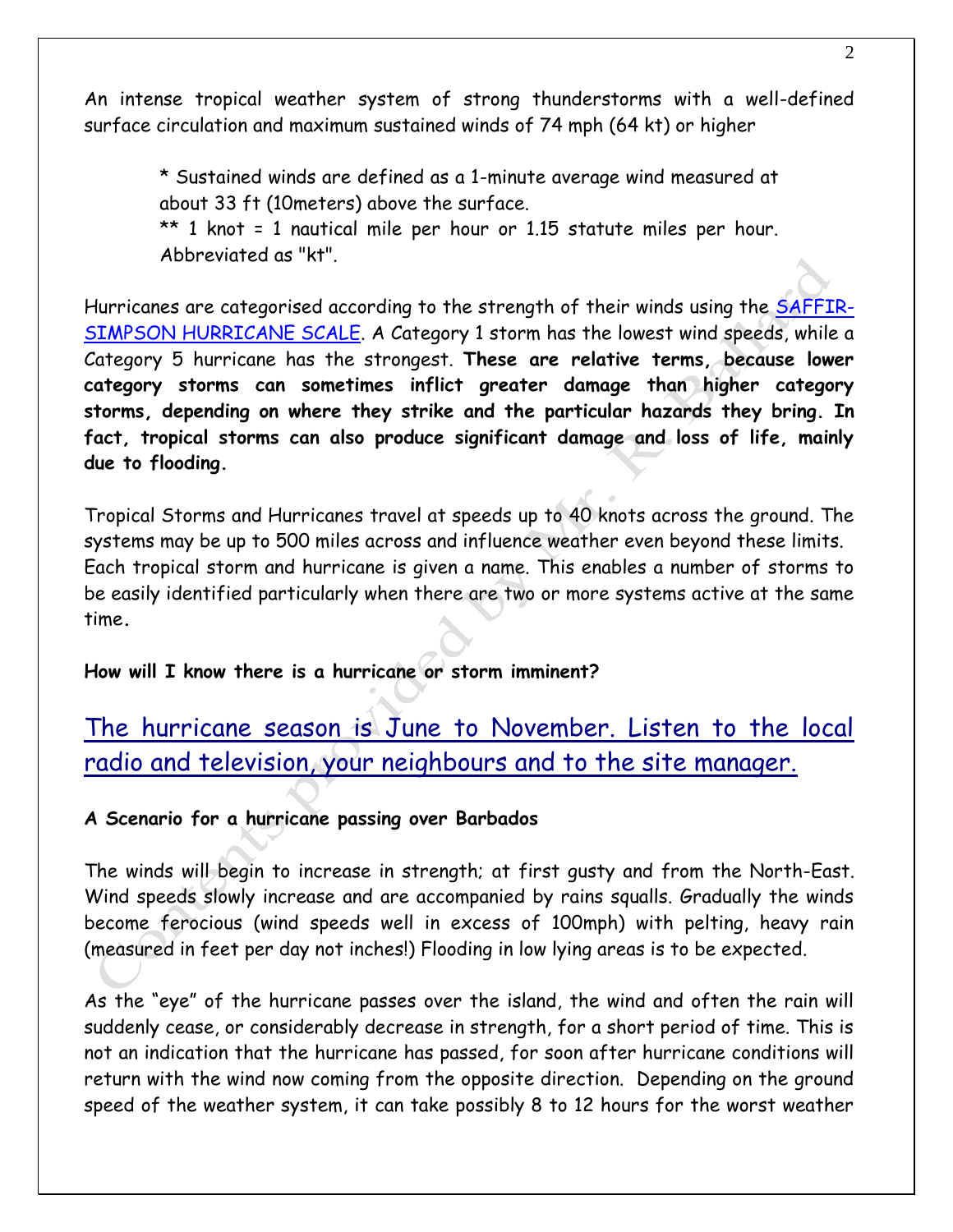to pass. The further away Millennium is from the centre of the weather system the less the impact will be and the time scale will be altered accordingly.

The strong winds **will** cause structural damage to many buildings, bring down power and telephone lines, up root trees etc. Debris such as signs, roofing material and small items left outside become lethal flying missiles in hurricanes. **Do not attempt to go outside or travel at the height of a storm.**

The greatest potential for loss of life related to a hurricane is storm surge, which historically has claimed 9 out of every ten victims. Not a danger at Millennium, but a good reason not to sit the hurricane out in a coastal hotel.

All services and infrastructure will be severely disrupted; indeed the power company will shutdown power to the entire island as soon as hurricane conditions are present. It may take days or even weeks to restore services to normal. Food supplies will be disrupted because of the loss of power for refrigeration and processing. Without power cooking with the suppiled electric ranges at Millenium will not be possible. Petrol and diesel supplies will be disrupted through lack of power at the pumps.

#### **What to do on hearing of a warning**

- 1. Check existing food stocks. Buy in a stock of food and supplies enough to sustain you and your group for at least a 7 - 10 days. These should comprise of:
	- a. For the short term Bread, Vegetables and Fruit which can be kept in the refrigerator; even if this is not working the ripening of fruit will be delayed. Buy fruit and vegetables that do not require cooking.
	- b. For the longer term Canned meats and fruit and dry foods, such as crisps, biscuits etc, which do not require refrigeration and will not deteriorate if kept dry. Vegetables that do not generally ripen and will last longer term e.g. potatoes and other root vegetables.
- 2. Ensure an adequate supply of candles, matches and gas cooking needs, baby nappies and baby requisites. If you are on medication, ensure that your supply is adequate for at least a week.
- 3. Fill water containers with fresh water -1 gallon per person per day for 3-7 days. (Drops of Bleach in water for preservation)
- 4. Buy batteries for portable radio and torches.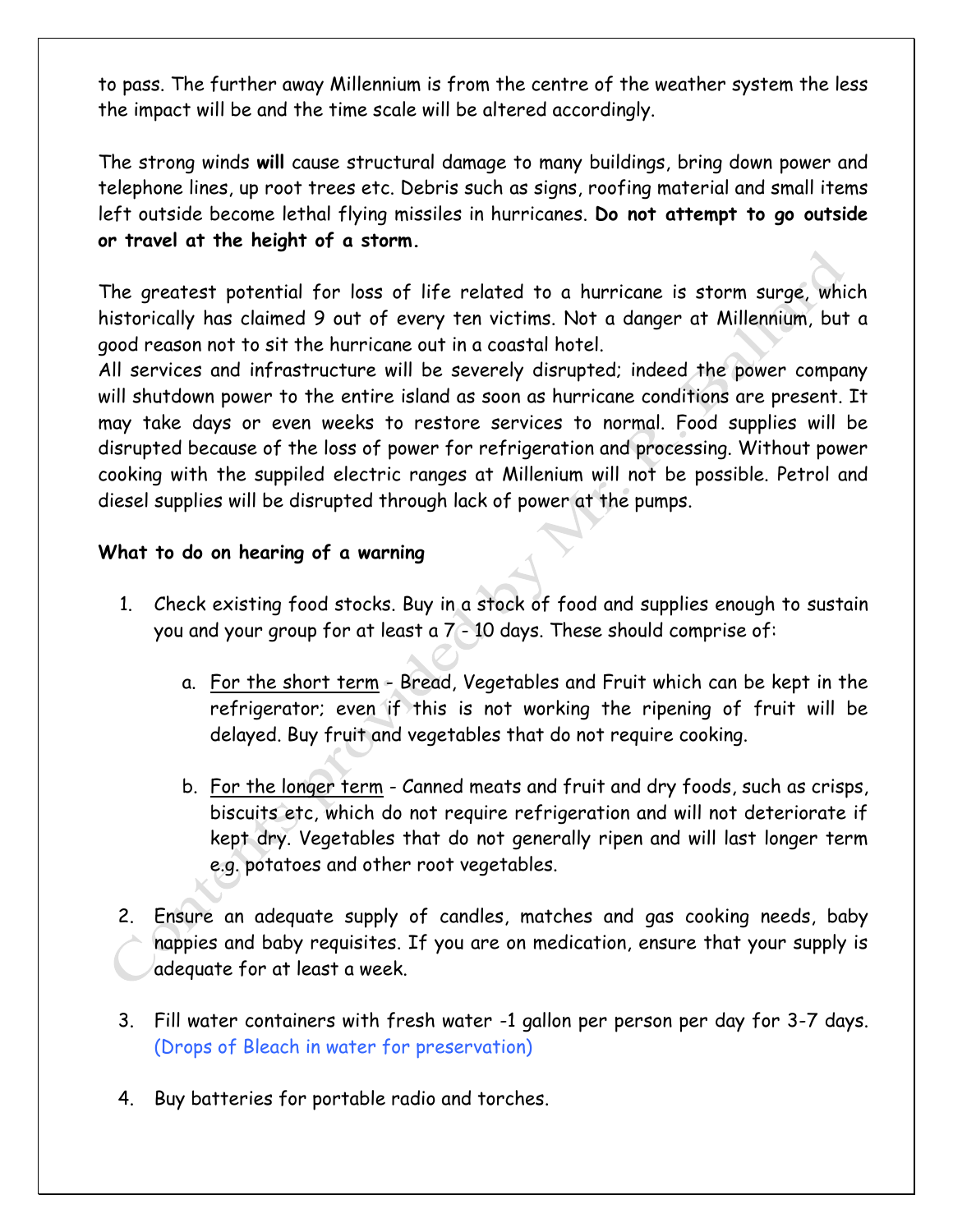- 5. Fill car with fuel; fuel pumps will not work without power.
- 6. Draw extra cash as ATM will not be functioning without power. Banks may not quickly re-open as without power computers will be down.
- 7. If possible obtain some sheets of  $\frac{1}{2}$ " plywood as protection for windows and doors. These should be fixed directly to the wall with plugs and screws. Depending on the amount of ply available secure the doors and windows in the master bedroom first and then the master bedroom's bathroom. If sufficient ply is available carry out the same in the following order - lounge windows and doors, kitchen, utility room, bedroom two, bedroom 2 bathroom, bedroom 3 and finally bedroom 3 bathroom. Boarding externally is best but internally will still be of enormous benefit
- 8. With or without boarding, tape up windows to all rooms with gaffer tape.
- 9. Place lounge carpet under bed in bedroom 2. Remove all glass tabletops and store under bed in bedroom 2.
- 10. Remove all pictures and mirrors from the walls and store in bathroom of bedroom 2.
- 11. Remove all ornaments and store in cupboards.
- 12. Remove all items from balcony and lay flat in lounge.
- 13. Remove mattress from bed in master bedroom and place against the master bedroom's windows. Place bed frame on its side and use to hold mattress against door to Romeo and Juliet patio. Back-up bed with other furniture.
- 14. Bring chairs and cushions, mattresses, towels, clothing, wet weather gear and sturdy shoes, etc into master bedroom.
- 15. Move to master bedroom books, toys and games, first aid kit, medicines prescription drugs, radio and spare batteries valuable documents (travel documents and passports) store in a waterproof bag, toiletries, moisture wipes.
- 16. Pull all curtains in the unit. This will help contain any glass that breaks.
- 17. If equipment is available mastic around the door of the Romeo and Juliet patio and front door joints on the outside. (Crawl back through window).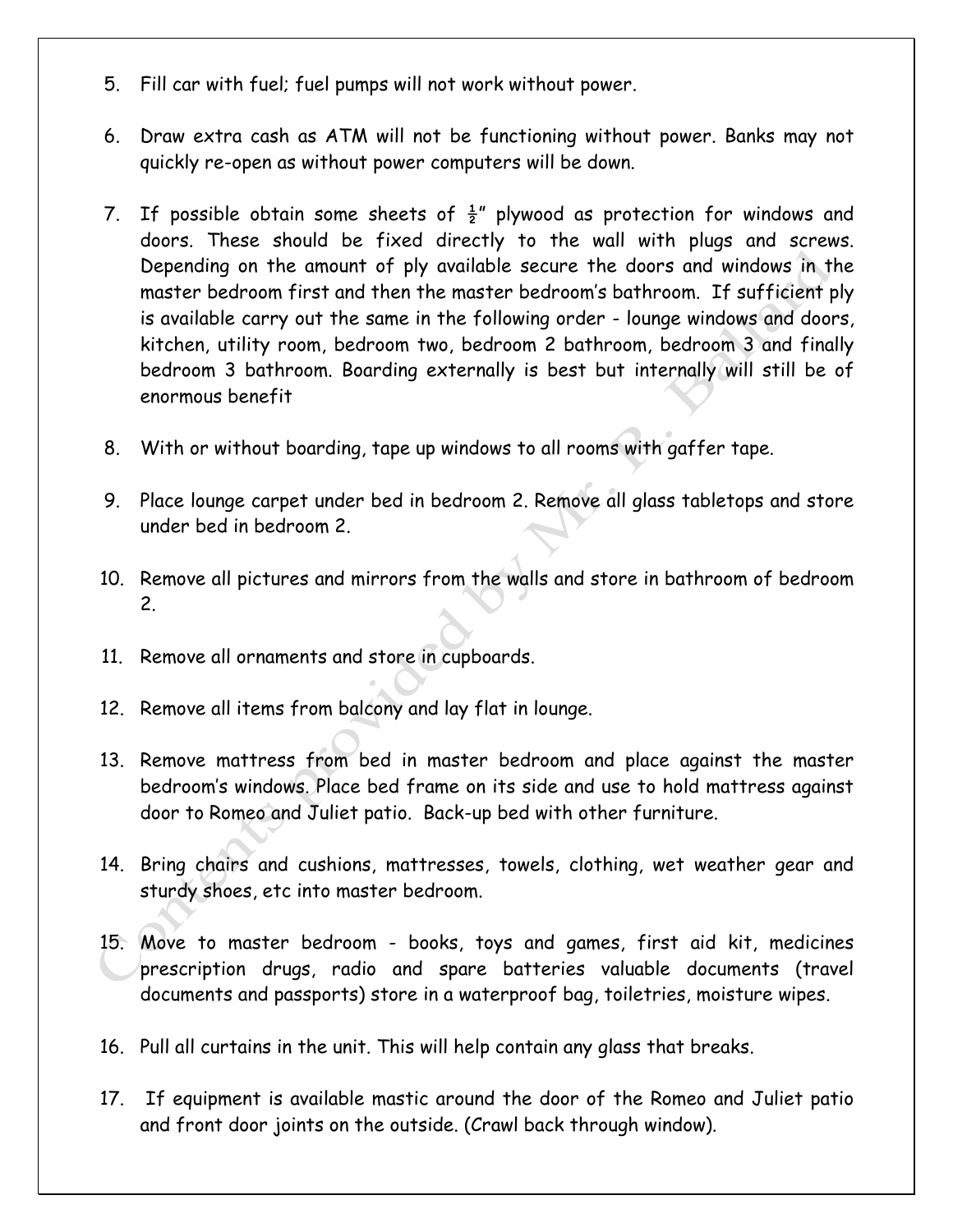- 18. **The basement of the Clubhouse has been set up as a temporary hurricane shelter for residents of Millennium Heights**. However no supplies or foodstuff is provided, so bring your own if you do decide to seek refuge in the basement of the Clubhouse.
- 19. Ensure telephone book and list of emergency numbers are by the telephone.
- 20. Park car away from building and in as sheltered a position as possible e.g. the grassy area surrounded by the walking track.

**Hurricanes have been known to produce over nine feet of rain as they pass. Even with that amount, the risk of flooding at Millennium Heights is extremely low although the rain will fill the car parking area quickly. It may eventually flood the area, as the rainwater will not be able to drain away as quickly as it collects. Hence, clause 20 above. The car parking areas and gardens may well disappear under water for a short period of time.**

In the event that you are able or have to evacuate the apartment prior to the storm then items 7,8,9,10,11,12, 13, 15, and 16 should be done before leaving the apartment if at all possible

### **During the height of the storm:**

- **Do not venture outside at any costs; if anyone is injured you will be unable to get medical help or go to a hospital.**
- Retreat to Master bedroom master bedroom, bathroom and lobby will be the safest areas within the unit.

*The biggest danger is from flying objects outside the building; roof tiles are likely to be lost. But window and door glass may become broken by flying objects; this allows wind and rain access to the inside of the unit and internal objects may then become missiles.*

- Listen to the radio (portable) for bulletins.
- Remain in master bedroom do not venture through the house. Do not stand by windows. Do not venture outside.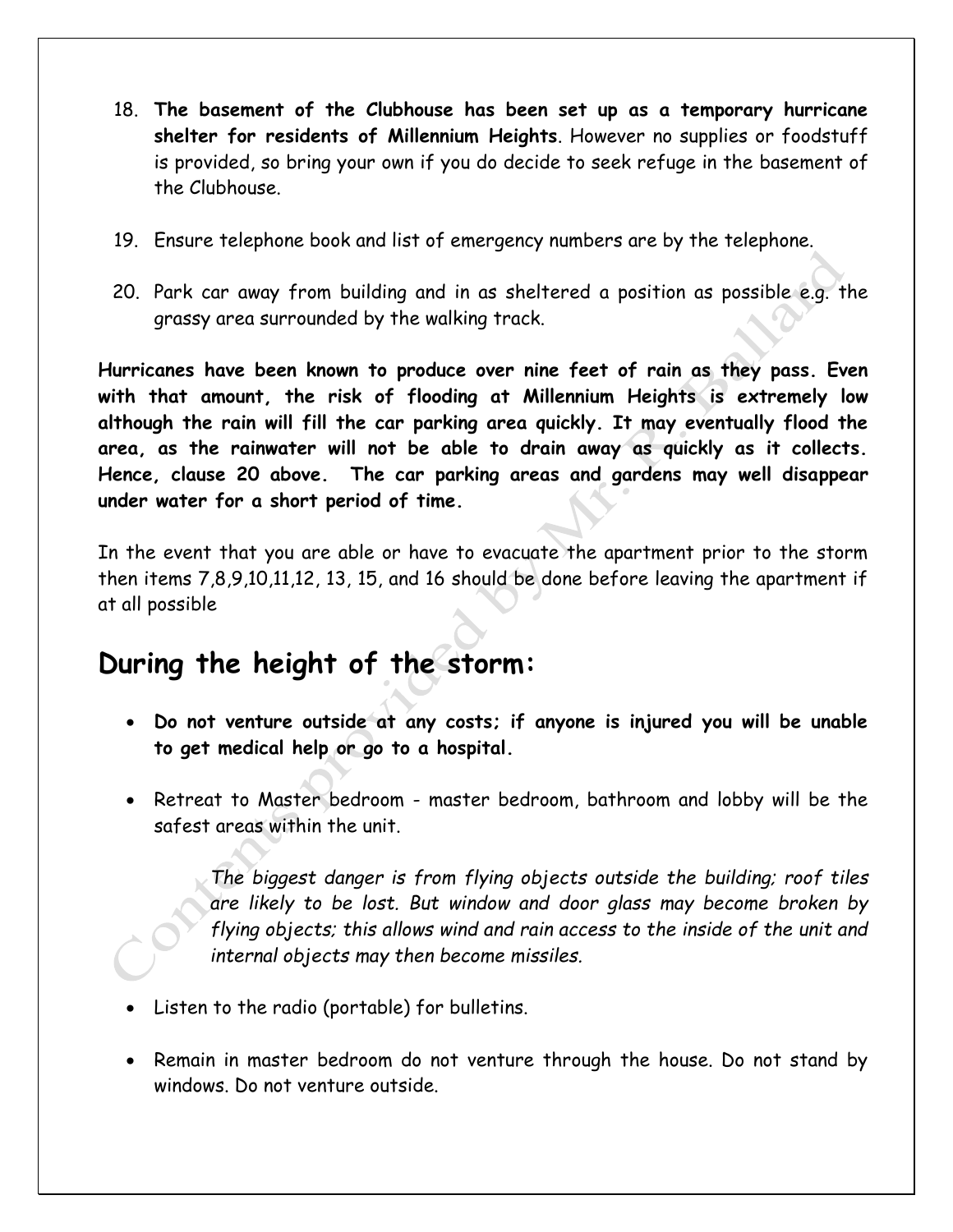## **After the storm**

- Preserve water supplies. The hot water system, if undamaged, will provide about 40 gallons of water, which will be drinkable when allowed to cool.
- \* Flush toilets with water from the swimming pool.
- Listen to the news on the radio and note any instruction. It may become necessary to boil all drinking water received through the main supply because of contamination elsewhere.
- \* Keep fridge door closed as much as possible.
- Check that all water brought in for drinking is of a potable quality. (Boil if in doubt).
- \* Do not eat any food that has been contaminated by flooding.
- Wash any tins of food contaminated by flooding in soap and water before opening.
- Listen to the radio for instructions about fresh food, medical help etc.
- Tidy up and assess damage. Make a list of damage to the building, pass a copy to site managers.
- Make a list of damaged household effects.
- Assist any neighbour who is injured, old or infirm.
- Listen to the radio for any instructions issued by the Government, police or any other statutory authority.

Be aware that over fifty percent of the population of Barbados has never lived through a hurricane; the last one was in 1955 – over 58 years ago.

**MORE INFORMATION ON SAFETY, PREDICTIONS AND VISUALS ETC IS AVAILABLE FROM THE NATIONAL HURRICANE CENTRE WEB SITE ON [www.nhc.noaa.gov](http://www.nhc.noaa.gov/)**